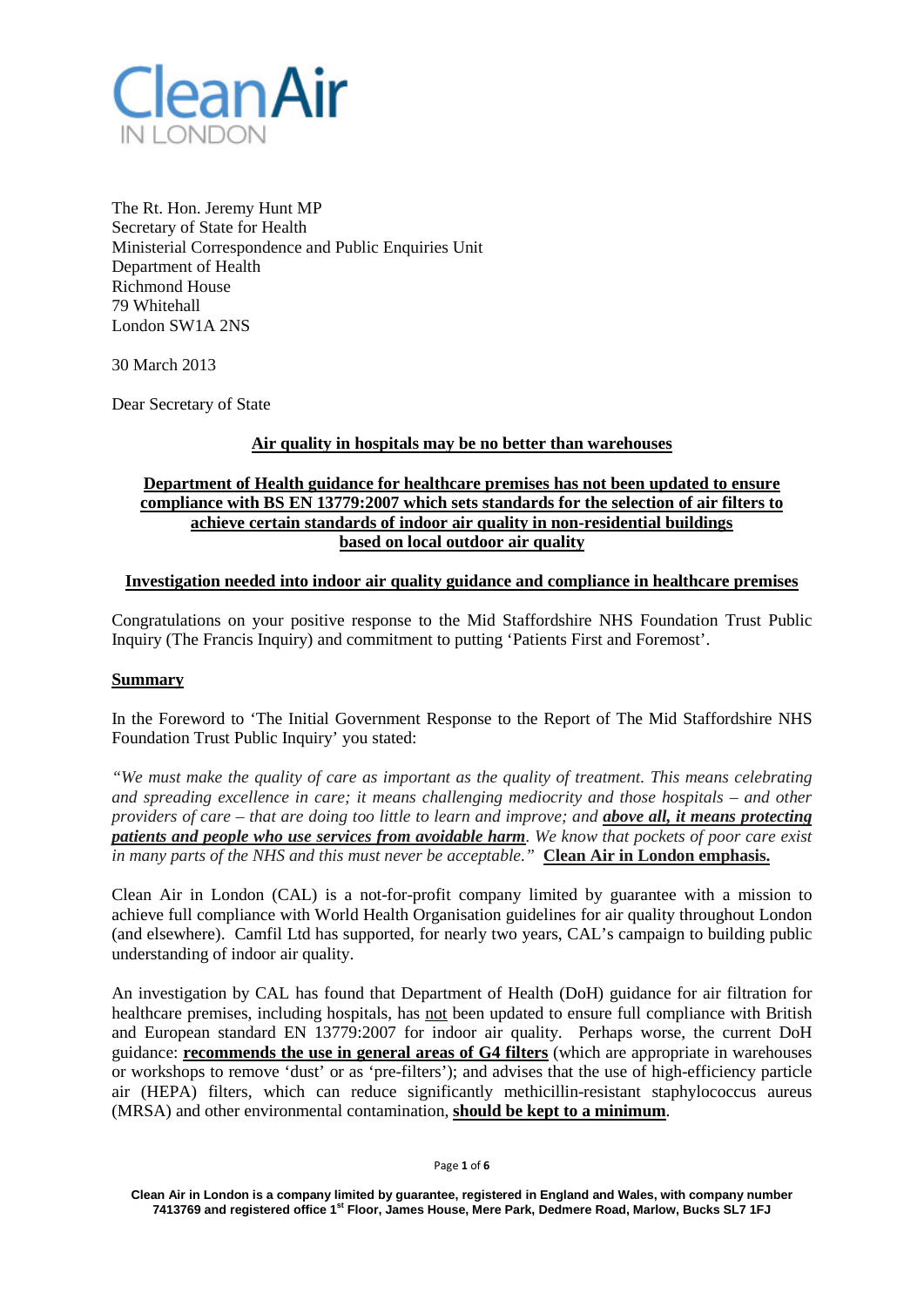

Patients should be protected from dangerous airborne particles from outside and within healthcare premises not just 'dust', 'odour' and 'staining on surfaces' as the current DoH guidance largely seems to imply. BS EN 13779:2007 should be the basic requirement for all healthcare premises with mechanical ventilation and elsewhere. G4 filters are 'coarse filters', appropriate in warehouses or workshops to remove 'dust', or as 'pre-filters', sometimes in dusty environments to protect the main air filters from blocking, not 'general ventilation filters' as stated in the current DoH guidance. HEPA filters should be the norm – not the exception – for operating theatres and other high care environments, whether: integrated into central air handling systems; installed at the point of use above the ceiling; or used as portable units.

It seems there is a fundamental failing in DoH guidance for healthcare premises, including hospitals, that may be entirely cost-driven with little or no attention given to the need to putting 'Patients First and Foremost' and 'protecting patients and people who use services from avoidable harm'.

## **Analysis of air filtration guidance**

In the spirit of your response to The Francis Inquiry, I am writing on behalf of CAL to draw to your urgent attention our investigation into DoH guidance on heating and ventilation systems titled 'Health Technical Memorandum 03-01: Specialised ventilation for healthcare premises' published in 2007. The guidance is in two parts: 'Part A: Design and validation'; and 'Part B: Operational management and performance verification'. This guidance can be found at:

[http://microtrainees.bham.ac.uk/lib/exe/fetch.php?media=htm\\_03\\_01\\_part\\_a\\_20071119103052.pdf](http://microtrainees.bham.ac.uk/lib/exe/fetch.php?media=htm_03_01_part_a_20071119103052.pdf)

[http://www.nhssustainabilityday.co.uk/event\\_packs/Finance/HTM%2003-](http://www.nhssustainabilityday.co.uk/event_packs/Finance/HTM%2003-01%20Specialist%20Ventilation%20for%20Healthcare%20Premises%20Par.pdf) [01%20Specialist%20Ventilation%20for%20Healthcare%20Premises%20Par.pdf](http://www.nhssustainabilityday.co.uk/event_packs/Finance/HTM%2003-01%20Specialist%20Ventilation%20for%20Healthcare%20Premises%20Par.pdf)

CAL has found that DoH guidance for air filtration for healthcare premises, including hospitals, has not been updated to ensure full compliance with British and European standard EN 13779:2007 for indoor air quality. Perhaps worse, the current DoH guidance: **recommends the use in general areas of G4 filters** (which are appropriate in warehouses or workshops to remove 'dust' or as 'pre-filters'); and advises that the use of high-efficiency particle air (HEPA) filters, which can reduce significantly methicillin-resistant staphylococcus aureus (MRSA) and other environmental contamination, **should be kept to a minimum**.

BS EN 13779:2007 relates to the selection of air filters to achieve certain standards of indoor air quality in non-residential buildings based on local outdoor air quality. You will be aware that hospitals particularly, but also other healthcare premises, are often located in some of the busiest, most polluted urban areas therefore requiring the effective air filtration of intake (as well as internal) air. Details of BS EN 13779:2007 can be found at:

<http://www.camfil.co.uk/Filter-technology/Specifications-and-Regulations/EN-13779/>

DoH guidance on heating and ventilation systems titled 'Health Technical Memorandum 03-01: Specialised ventilation for healthcare premises', 'Part A: Design and validation', states:

• Paragraph 3.13: Given that almost all viable particles originate from the occupants of a space and not from the incoming air, dilution is the more important factor aerobiologically. **Therefore, for** 

Page **2** of **6**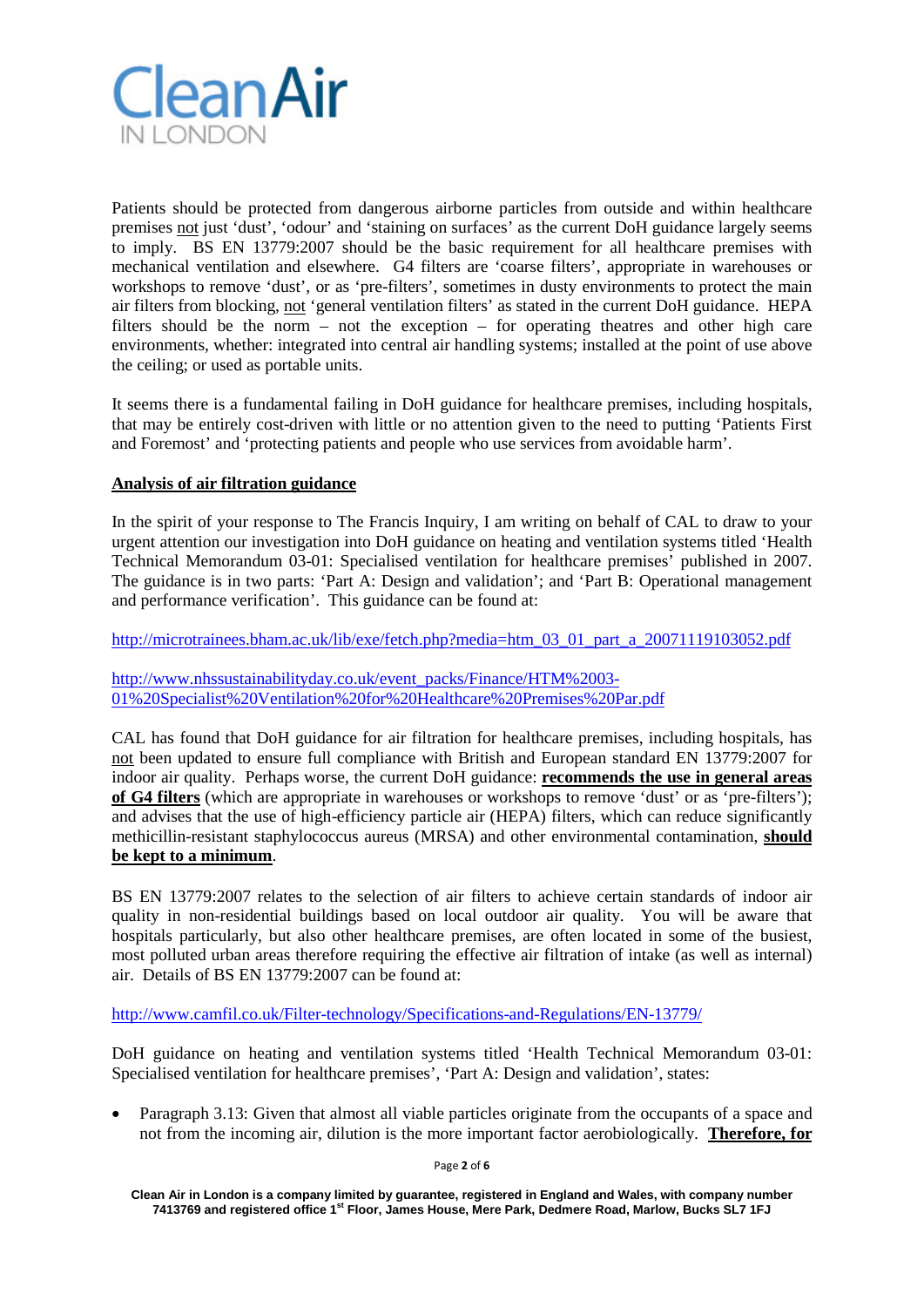

**general areas a G4 filter is suitable.** More critical areas will require an F7 filter. **Highefficiency particulate filters air (HEPA) filters are required only in ultra-clean systems.**

- Paragraph 4.130 (Primary filters): **General ventilation supply plant should incorporate primary air filters of grade G3**, sized for a maximum face velocity of 2 m/s. **Additional coarse pre-filters may be justified where the intake air is exceptionally polluted.**
- Paragraph 4.131 (Secondary filters): Where a higher standard of filtration is required, secondary bag or pleated-paper panel filters can be used. Rigid frame filters incorporating pleated-paper elements are preferred over bag filters for critical care applications such as operating theatres.
- Paragraph 4.132: In urban or other areas of high atmospheric pollution, **a higher standard of filtration may be justified to reduce the level of staining to internal finishes**.
- Paragraph 4.135 (High-efficiency filters HEPA and ULPA): **HEPA filters are expensive. Therefore, their use should therefore be kept to a minimum.** Applications requiring HEPA filters include the air supply to aseptic suites in manufacturing pharmacies and the discharges from microbiological safety cabinets.
- Paragraph 4.137: HEPA filters are sometimes fitted in extract systems to capture hazardous substances or organisms. Design provision must be made for the **subsequent safe handling of contaminated filters** by maintenance staff.
- Paragraph 7.45 (Operating department ventilation systems): For general operating theatres the air supply is filtered in the [air handling unit (AHU)]. **Terminal or HEPA filters are not generally required**.
- Paragraph 8.160 (Ultra-clean ventilation microbiological tests): There is little value in performing microbiological sampling in a new theatre supplied with ultra-clean ventilation (UCV). The foregoing filter challenge tests, air velocity measurements and entrainment test should have proved that the system operates satisfactorily and achieves the contracted level of performance. **The HEPA filters will remove bacteria-sized particles from the air supplied through the UCV terminal. Therefore there will be an insignificant number of bacterial and/or fungal [colony forming units (CFU)] present until the theatre is actually used.**
- Paragraph A1.9 (Filter): A filter consists of a labyrinth of fibrous material contained in a frame. It is designed to capture and hold particles being carried in the air stream. Because of the size range and number of particles that exist in air, no filter can remove them all. The purpose of filtration is to reduce their number and size range to an acceptable level. **Filters of progressively higher grades are fitted through the ventilation system:**
	- **primary filters (coarse) are designed to collect the larger particles and are intended to keep the air-handling plant clean;**
	- **secondary filters (fine) remove the staining particles from air and keep the ventilated space visibly clean;**
	- **high efficiency particulate air filters (HEPA/absolute) remove virtually all particles from air. These may be required in order to reduce contamination in the working area either biologically or in terms of particle count.**

Page **3** of **6**

**Clean Air in London is a company limited by guarantee, registered in England and Wales, with company number 7413769 and registered office 1st Floor, James House, Mere Park, Dedmere Road, Marlow, Bucks SL7 1FJ**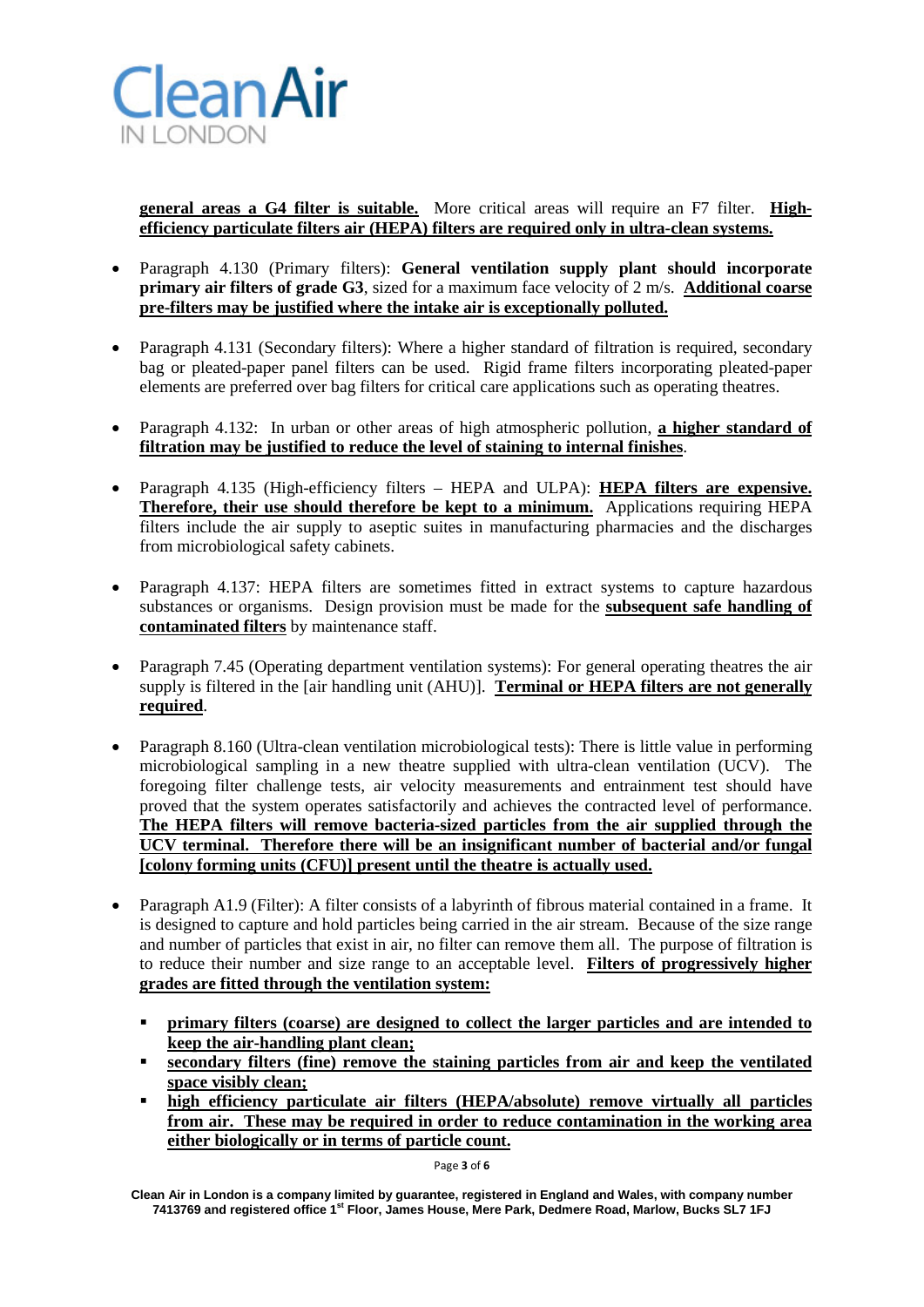

- Paragraph A1.10: Filters may be fitted to extract systems to protect energy-recovery devices. They are also fitted to remove biological, radiation or chemical hazards. They are often contained in a "safe change" facility in order to protect those carrying out maintenance.
- Paragraph A1.11: Activated carbon filters will **reduce odours** in extracted or recirculated air.

# **CAL emphasis.**

## **Scientific research**

The five year EnVIE project published a major report titled 'Co-ordination action on indoor air quality and health effects' in February 2009 with an update titled 'Promoting actions for indoor air quality (IAIAQ)' in 2011. These reports aimed to increase understanding of the Europe-wide public health impacts of indoor air quality by identifying the most widespread and significant causes for these health impacts and evaluating the existing operational building and housing related policies for controlling them. EnVIE estimated the UK as having the worst health effects of the EU 27 countries for 'non-ideal' indoor air quality for asthma and chronic obstructive pulmonary disease (COPD) and among the top three worst for sick building syndrome and respiratory infectious diseases. The same report estimated the UK as having the worst contribution to exposures for bio-aerosols and among the top three worst for VOCs and pathogens. EnVIE ranked the UK worst for the following sources of indoor air pollution: water systems, dampness and mould; ventilation and conditioning systems; and building materials and among the top three worst for: ambient (i.e. outdoor) air quality; furnishing, decoration materials and electric appliances; and cleaning and other household products.

EnVIE recommended: general policies (e.g. to build public understanding); building construction (e.g. integrate indoor air quality into policies on urban development and develop moisture control guidelines for buildings); ventilation (e.g. regularly inspect and maintain all heating, ventilation and air conditioning systems (HVAC), include BS EN 13779:2007 compliant filters in HVAC systems, ban all unflued combustion heaters and integrate with energy performance inspections); consumer products (e.g. testing and labelling of products); and occupant behaviour, operation and maintenance (e.g. best practice manuals for major buildings). Further action is needed separately to reduce exposure to ETS (particularly for children).

The next stage of this research was presented on 20 February 2013. Here is a summary of the event:

<http://www.efanet.org/wp-content/uploads/2013/03/HealthVent-event-Report-FINAL.pdf>

and a composite of the presentations given:

<http://www.efanet.org/wp-content/uploads/2013/02/FINAL-Presentation-all.pdf>

Please see also two articles I wrote recently for SHP Online and Politics Home on indoor air quality:

<http://content.yudu.com/A205r9/SHPJanuary2013/resources/46.htm>

<http://cleanairinlondon.org/hot-topics/indoor-air-quality-can-be-worse-than-outdoor/>

Page **4** of **6**

**Clean Air in London is a company limited by guarantee, registered in England and Wales, with company number 7413769 and registered office 1st Floor, James House, Mere Park, Dedmere Road, Marlow, Bucks SL7 1FJ**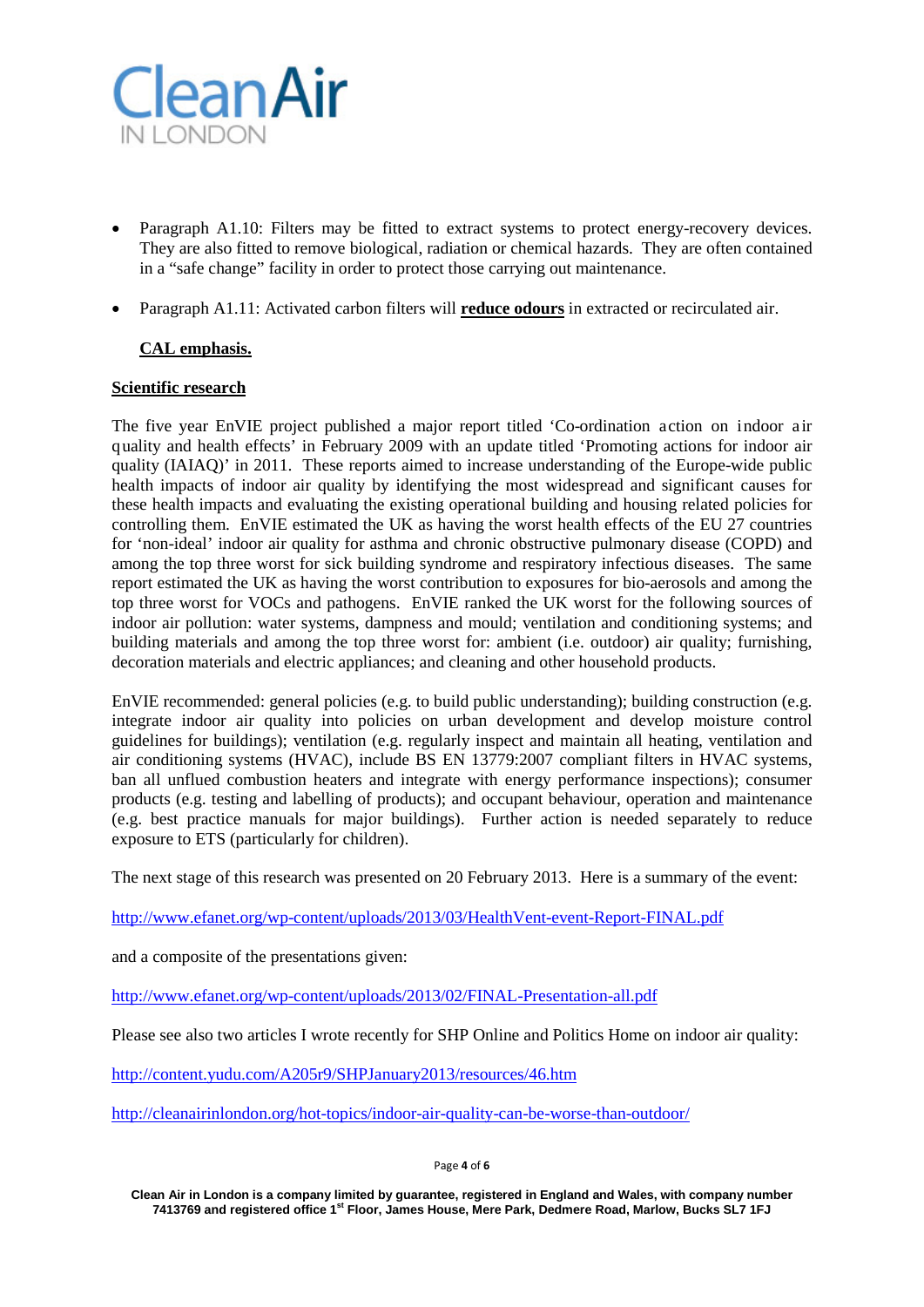

and established guidance and scientific research into the benefits of air filters:

<http://www.cdc.gov/hicpac/2007IP/2007isolationPrecautions.html>

<http://www.ncbi.nlm.nih.gov/pubmed/16517004>

#### **Conclusions**

Please simultaneously: investigate and update DoH guidance for ventilation for healthcare premises; and ensure that all healthcare premises with mechanical ventilation comply fully with BS EN 13779:2007. Please consider 'avoidable harm' as part of your investigation and response.

Patients should be protected from dangerous airborne particles from outside and within healthcare premises not just 'dust', 'odour' and 'staining on surfaces' as the current DoH guidance largely seems to imply. BS EN 13779:2007 should be the basic requirement for all healthcare premises with mechanical ventilation and elsewhere. G4 filters are 'coarse filters', appropriate in warehouses or workshops to remove 'dust', or as 'pre-filters', sometimes in dusty environments to protect the main air filters from blocking, not 'general ventilation filters' as stated in the current DoH guidance. HEPA filters should be the norm – not the exception – for operating theatres and other high care environments, whether: integrated into central air handling systems; installed at the point of use above the ceiling; or used as portable units.

It seems there is a fundamental failing in DoH guidance for healthcare premises, including hospitals, that may be entirely cost-driven with little or no attention given to the need to putting 'Patients First and Foremost' and 'protecting patients and people who use services from avoidable harm'.

CAL is keen also to encourage the DoH to foster the role of filtration and the need to design systems so that they can integrate efficient air filters, as minimum requirements. This will become increasingly important as buildings become virtually 'airtight' to increase energy efficiency.

Finally, please consider this letter as request also under the Environmental Information Regulations 2004/Freedom of Information Act 2000 for information held by the DoH about indoor air quality within healthcare premises, particularly NHS hospitals.

You will appreciate that this letter raises concerns about a fundamental aspect of patient care. Please therefore please put substance behind your recent words and take appropriate action.

I have copied: the Shadow Secretary of State for Health; those who '[pledged] to learn the lessons from Mid Staffordshire NHS Foundation Trust, help to build better care for every patient and do everything in [their] power to ensure it does not happen again'; and relevant others.

I look forward to hearing from you.

Yours sincerely

Simon Birkett Founder and Director Clean Air in London

Page **5** of **6**

**Clean Air in London is a company limited by guarantee, registered in England and Wales, with company number 7413769 and registered office 1st Floor, James House, Mere Park, Dedmere Road, Marlow, Bucks SL7 1FJ**